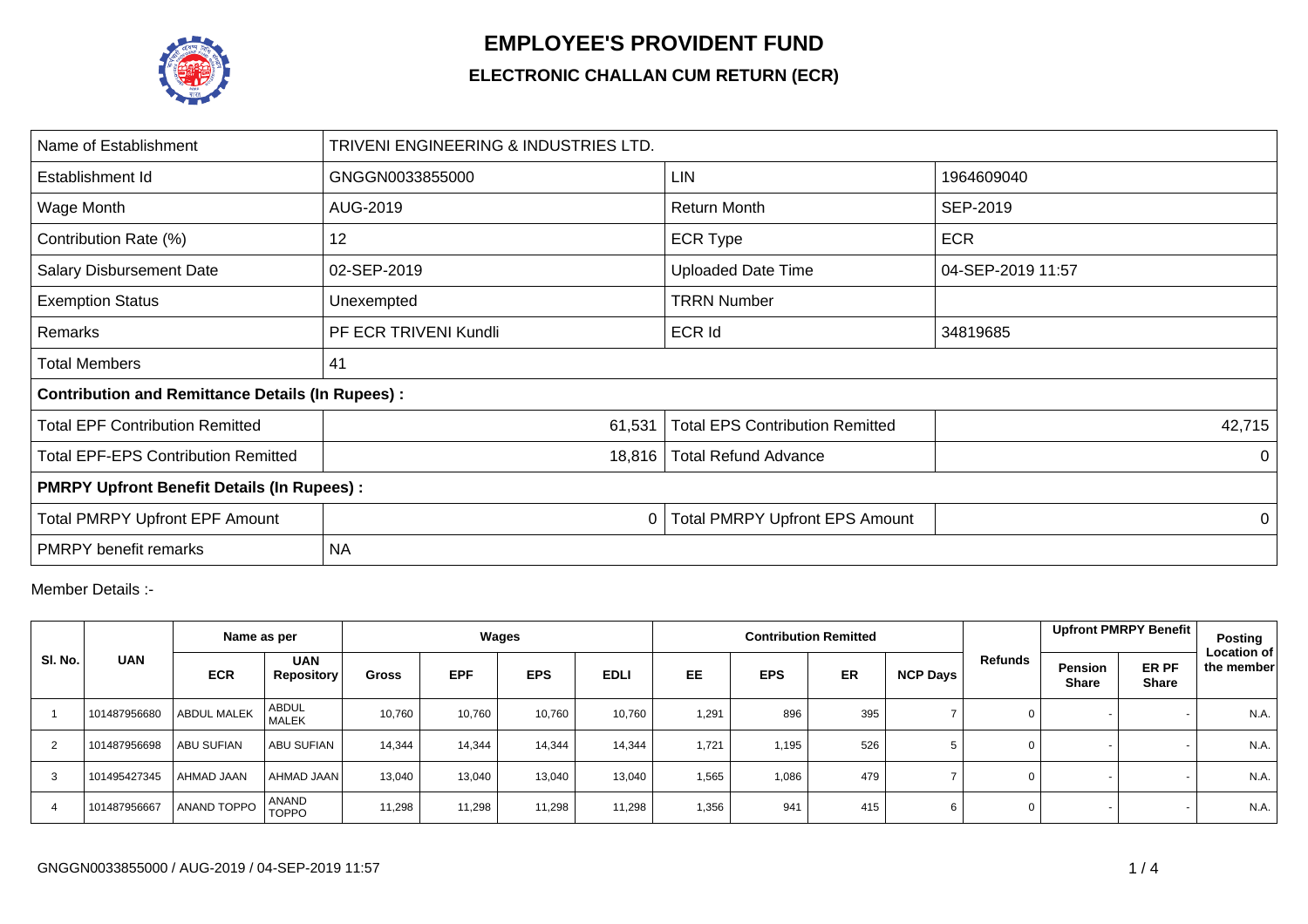|                |              | Name as per                                        |                                                    | Wages        |            |            |             |       |            | <b>Contribution Remitted</b> |                 |                | <b>Upfront PMRPY Benefit</b> |                       | Posting                          |
|----------------|--------------|----------------------------------------------------|----------------------------------------------------|--------------|------------|------------|-------------|-------|------------|------------------------------|-----------------|----------------|------------------------------|-----------------------|----------------------------------|
| SI. No.        | <b>UAN</b>   | <b>ECR</b>                                         | <b>UAN</b><br><b>Repository</b>                    | <b>Gross</b> | <b>EPF</b> | <b>EPS</b> | <b>EDLI</b> | EE    | <b>EPS</b> | ER                           | <b>NCP Days</b> | <b>Refunds</b> | Pension<br><b>Share</b>      | ER PF<br><b>Share</b> | <b>Location of</b><br>the member |
| 5              | 101487956717 | ANIL DANG                                          | ANIL DANG                                          | 10,760       | 10,760     | 10,760     | 10,760      | 1,291 | 896        | 395                          | $\overline{7}$  | $\mathbf 0$    |                              |                       | N.A.                             |
| 6              | 101213091940 | <b>ANIL KUMAR</b><br>CHANDRAVANS<br>HI             | <b>ANIL KUMAR</b><br>CHANDRAVA<br><b>NSHI</b>      | 14,344       | 14,344     | 14,344     | 14,344      | 1,721 | 1,195      | 526                          | 5               | $\Omega$       |                              |                       | N.A.                             |
| $\overline{7}$ | 101495429001 | <b>ANIL MEHTA</b>                                  | ANIL MEHTA                                         | 13,692       | 13,692     | 13,692     | 13,692      | 1,643 | 1,141      | 502                          | 6               | $\mathbf 0$    |                              |                       | N.A.                             |
| 8              | 101495427309 | <b>BAISAKHU</b><br><b>MARAVI</b>                   | <b>BAISAKHU</b><br><b>MARAVI</b>                   | 14,344       | 14,344     | 14,344     | 14,344      | 1,721 | 1,195      | 526                          | 5               | $\mathbf 0$    |                              |                       | N.A.                             |
| 9              | 101298455686 | DAUD HAMSO                                         | <b>DAUD</b><br><b>HAMSOY</b>                       | 13,692       | 13,692     | 13,692     | 13,692      | 1,643 | 1,141      | 502                          | 6               | $\mathbf 0$    |                              |                       | N.A.                             |
| 10             | 101495427313 | <b>DEEPAK</b>                                      | <b>DEEPAK</b>                                      | 10,222       | 10,222     | 10,222     | 10,222      | 1,227 | 851        | 376                          | 8               | $\mathbf 0$    |                              |                       | N.A.                             |
| 11             | 101341452841 | <b>DEVSARAN</b>                                    | <b>DEVSARAN</b>                                    | 13,692       | 13,692     | 13,692     | 13,692      | 1,643 | 1,141      | 502                          | 6               | $\mathbf 0$    |                              |                       | N.A.                             |
| 12             | 101188247826 | <b>FATIK SEKH</b>                                  | <b>FATIK SEKH</b>                                  | 13,040       | 13,040     | 13,040     | 13,040      | 1,565 | 1,086      | 479                          | $\overline{7}$  | $\mathbf 0$    |                              |                       | N.A.                             |
| 13             | 101487956633 | <b>HEMANT</b><br><b>KUMAR</b>                      | <b>HEMANT</b><br><b>KUMAR</b>                      | 10,760       | 10,760     | 10,760     | 10,760      | 1,291 | 896        | 395                          | $\overline{7}$  | $\mathbf 0$    |                              |                       | N.A.                             |
| 14             | 100660170118 | <b>HEMANT</b><br><b>KUMAR</b><br><b>SHRIWASTAV</b> | <b>HEMANT</b><br><b>KUMAR</b><br><b>SHRIWASTAV</b> | 14,996       | 14,996     | 14,996     | 14,996      | 1,800 | 1,249      | 551                          | $\overline{4}$  | $\mathbf 0$    |                              |                       | N.A.                             |
| 15             | 101487956605 | <b>HURMAT SK</b>                                   | <b>HURMAT SK</b>                                   | 10,760       | 10,760     | 10,760     | 10,760      | 1,291 | 896        | 395                          | $\overline{7}$  | $\Omega$       |                              |                       | N.A.                             |
| 16             | 101207336347 | <b>KRISHANPAL</b>                                  | <b>KRISHNA PAL</b>                                 | 10,760       | 10,760     | 10,760     | 10,760      | 1,291 | 896        | 395                          | $\overline{7}$  | $\mathbf 0$    |                              |                       | N.A.                             |
| 17             | 101487956679 | <b>MAHA SINGH</b>                                  | <b>MAHA SINGH</b>                                  | 12,374       | 12,374     | 12,374     | 12,374      | 1,485 | 1,031      | 454                          | $\overline{4}$  | $\mathbf 0$    |                              |                       | N.A.                             |
| 18             | 101487956646 | <b>MANOJ</b><br><b>CHAURASIA</b>                   | <b>MANOJ</b><br><b>CHAURASIA</b>                   | 11,298       | 11,298     | 11,298     | 11,298      | 1,356 | 941        | 415                          | 6               | $\mathbf 0$    |                              |                       | N.A.                             |
| 19             | 101350010514 | <b>MAYANK</b><br><b>VERMA</b>                      | <b>MAYANK</b><br><b>VERMA</b>                      | 12,388       | 12,388     | 12,388     | 12,388      | 1,487 | 1,032      | 455                          | 8               | $\mathbf 0$    |                              |                       | N.A.                             |
| 20             | 101217855379 | <b>MD NOOR</b><br><b>ALAM</b>                      | <b>MD NOOR</b><br><b>ALAM</b>                      | 11,736       | 11,736     | 11,736     | 11,736      | 1,408 | 978        | 430                          | 9               | $\mathbf 0$    |                              |                       | N.A.                             |
| 21             | 101495427321 | <b>MINTU</b>                                       | <b>MINTU</b>                                       | 13,692       | 13,692     | 13,692     | 13,692      | 1,643 | 1,141      | 502                          | 6               | $\Omega$       |                              |                       | N.A.                             |
| 22             | 101495428971 | <b>MOHD NANHE</b>                                  | <b>MOHD</b><br><b>NANHE</b>                        | 10,760       | 10,760     | 10,760     | 10,760      | 1,291 | 896        | 395                          | $\overline{7}$  | $\mathbf 0$    |                              |                       | N.A.                             |
| 23             | 101495428963 | <b>MUNTYAJ</b><br>AHAMAD                           | <b>MUNTYAJ</b><br>AHAMAD                           | 13,692       | 13,692     | 13,692     | 13,692      | 1,643 | 1,141      | 502                          | 6               | $\mathbf 0$    |                              |                       | N.A.                             |
| 24             | 101495428992 | <b>NOSE</b>                                        | <b>NOSE</b>                                        | 13,040       | 13,040     | 13,040     | 13,040      | 1,565 | 1,086      | 479                          | $\overline{7}$  | $\mathbf 0$    |                              |                       | N.A.                             |
| 25             | 101487956651 | NRIPEN DAS                                         | <b>NRIPEN DAS</b>                                  | 10,222       | 10,222     | 10,222     | 10,222      | 1,227 | 851        | 376                          | 8               | $\mathbf 0$    |                              |                       | N.A.                             |
| 26             | 101495429029 | <b>PANCHAM</b><br><b>SINGH</b>                     | <b>PANCHAM</b><br><b>SINGH</b>                     | 11,836       | 11,836     | 11,836     | 11,836      | 1,420 | 986        | 434                          | 5               | $\mathbf 0$    |                              |                       | N.A.                             |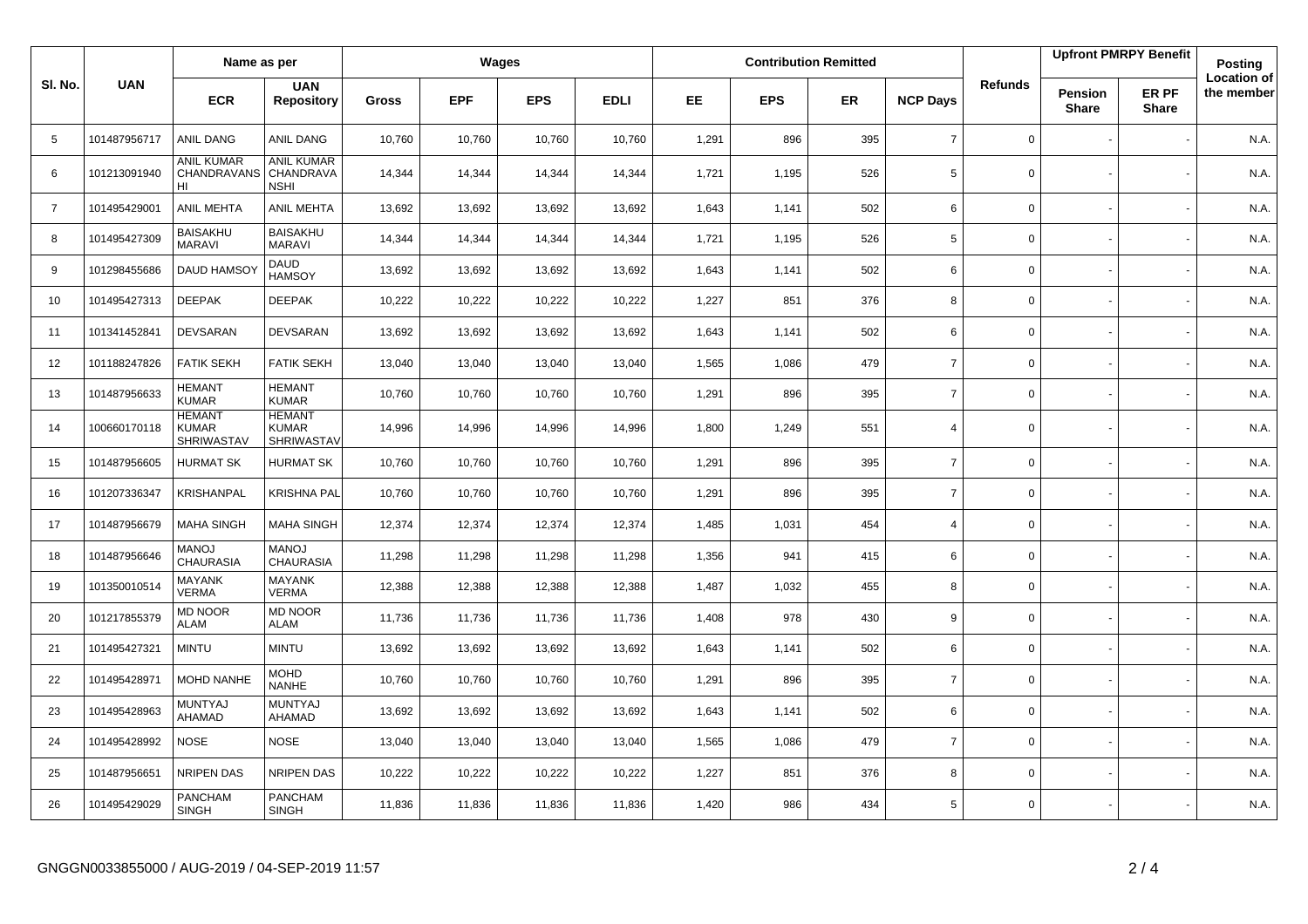|         |              | Name as per                       |                                             | Wages        |            |            |             |           |            | <b>Contribution Remitted</b> |                 |                | <b>Upfront PMRPY Benefit</b>   |                       | <b>Posting</b>                   |
|---------|--------------|-----------------------------------|---------------------------------------------|--------------|------------|------------|-------------|-----------|------------|------------------------------|-----------------|----------------|--------------------------------|-----------------------|----------------------------------|
| SI. No. | <b>UAN</b>   | <b>ECR</b>                        | <b>UAN</b><br><b>Repository</b>             | <b>Gross</b> | <b>EPF</b> | <b>EPS</b> | <b>EDLI</b> | <b>EE</b> | <b>EPS</b> | <b>ER</b>                    | <b>NCP Days</b> | <b>Refunds</b> | <b>Pension</b><br><b>Share</b> | ER PF<br><b>Share</b> | <b>Location of</b><br>the member |
| 27      | 101315587217 | PANKAJ KUMAR                      | PANKAJ<br><b>KUMAR</b>                      | 13,692       | 13,692     | 13,692     | 13,692      | 1,643     | 1,141      | 502                          | 6               | $\mathbf 0$    |                                |                       | N.A.                             |
| 28      | 101495427332 | <b>RAJENDRA</b>                   | <b>RAJENDRA</b>                             | 11,298       | 11,298     | 11,298     | 11,298      | 1,356     | 941        | 415                          | 6               | 0              |                                |                       | N.A.                             |
| 29      | 101195656647 | RAJU SK                           | <b>RAJU SK</b>                              | 14,344       | 14,344     | 14,344     | 14,344      | 1,721     | 1,195      | 526                          | 5               | $\mathbf 0$    |                                |                       | N.A.                             |
| 30      | 101387748592 | SHAMBHU<br>PRASAD                 | <b>SAMBHU</b><br><b>PARSAD</b>              | 11,836       | 11,836     | 11,836     | 11,836      | 1,420     | 986        | 434                          | 5               | $\mathbf 0$    |                                |                       | N.A.                             |
| 31      | 101487956614 | <b>SANGAM SINGH</b>               | <b>SANGAM</b><br><b>SINGH</b>               | 11,836       | 11,836     | 11.836     | 11,836      | 1,420     | 986        | 434                          | 5               | $\mathbf 0$    |                                |                       | N.A.                             |
| 32      | 101195656584 | SANU SEKH                         | SANU SEKH                                   | 14,344       | 14,344     | 14,344     | 14,344      | 1,721     | 1,195      | 526                          | 5               | $\mathbf 0$    |                                |                       | N.A.                             |
| 33      | 101196274471 | <b>SEKH TANU</b>                  | <b>SEKH TANU</b>                            | 14,344       | 14,344     | 14,344     | 14,344      | 1,721     | 1,195      | 526                          | 5               | $\mathbf 0$    |                                |                       | N.A.                             |
| 34      | 101487956596 | <b>SENAN SAMAD</b>                | <b>SENEN</b><br>SAMAD                       | 11,298       | 11,298     | 11,298     | 11,298      | 1,356     | 941        | 415                          | 6               | $\mathbf 0$    |                                |                       | N.A.                             |
| 35      | 101487956622 | <b>SENTU SEKH</b>                 | <b>SENTU SEKH</b>                           | 13,692       | 13,692     | 13,692     | 13,692      | 1,643     | 1,141      | 502                          | 6               | $\mathbf 0$    |                                |                       | N.A.                             |
| 36      | 101495428985 | <b>TAFAZUL</b><br><b>HOQUE</b>    | <b>TAFAZUL</b><br><b>HOQUE</b>              | 10,760       | 10,760     | 10,760     | 10,760      | 1,291     | 896        | 395                          | $\overline{7}$  | $\mathbf 0$    |                                |                       | N.A.                             |
| 37      | 101470937893 | <b>TAJ</b><br><b>MOHAMMAD</b>     | <b>TAJ</b><br><b>MOHAMMAD</b>               | 14,344       | 14,344     | 14,344     | 14,344      | 1,721     | 1,195      | 526                          | 5               | $\mathbf 0$    |                                |                       | N.A.                             |
| 38      | 101487956701 | <b>UDAY KUMAR</b><br><b>DUTTA</b> | <b>UDAY</b><br><b>KUMAR</b><br><b>DUTTA</b> | 10,760       | 10,760     | 10,760     | 10,760      | 1,291     | 896        | 395                          | $\overline{7}$  | $\mathbf 0$    |                                |                       | N.A.                             |
| 39      | 101310678621 | <b>UPENDRA RAM</b>                | <b>UPENDRA</b><br><b>RAM</b>                | 13,692       | 13,692     | 13,692     | 13,692      | 1,643     | 1,141      | 502                          | 6               | $\mathbf 0$    |                                |                       | N.A.                             |
| 40      | 101495429017 | <b>VIKKI</b>                      | <b>VIKKI</b>                                | 11,298       | 11,298     | 11,298     | 11,298      | 1,356     | 941        | 415                          | 6               | $\mathbf 0$    |                                |                       | N.A.                             |
| 41      | 101495427350 | <b>VIRENDRA</b><br><b>MEHTA</b>   | <b>VIRENDRA</b><br><b>MEHTA</b>             | 13,692       | 13,692     | 13,692     | 13,692      | 1,643     | 1,141      | 502                          | 6               | $\mathbf{0}$   |                                |                       | N.A.                             |